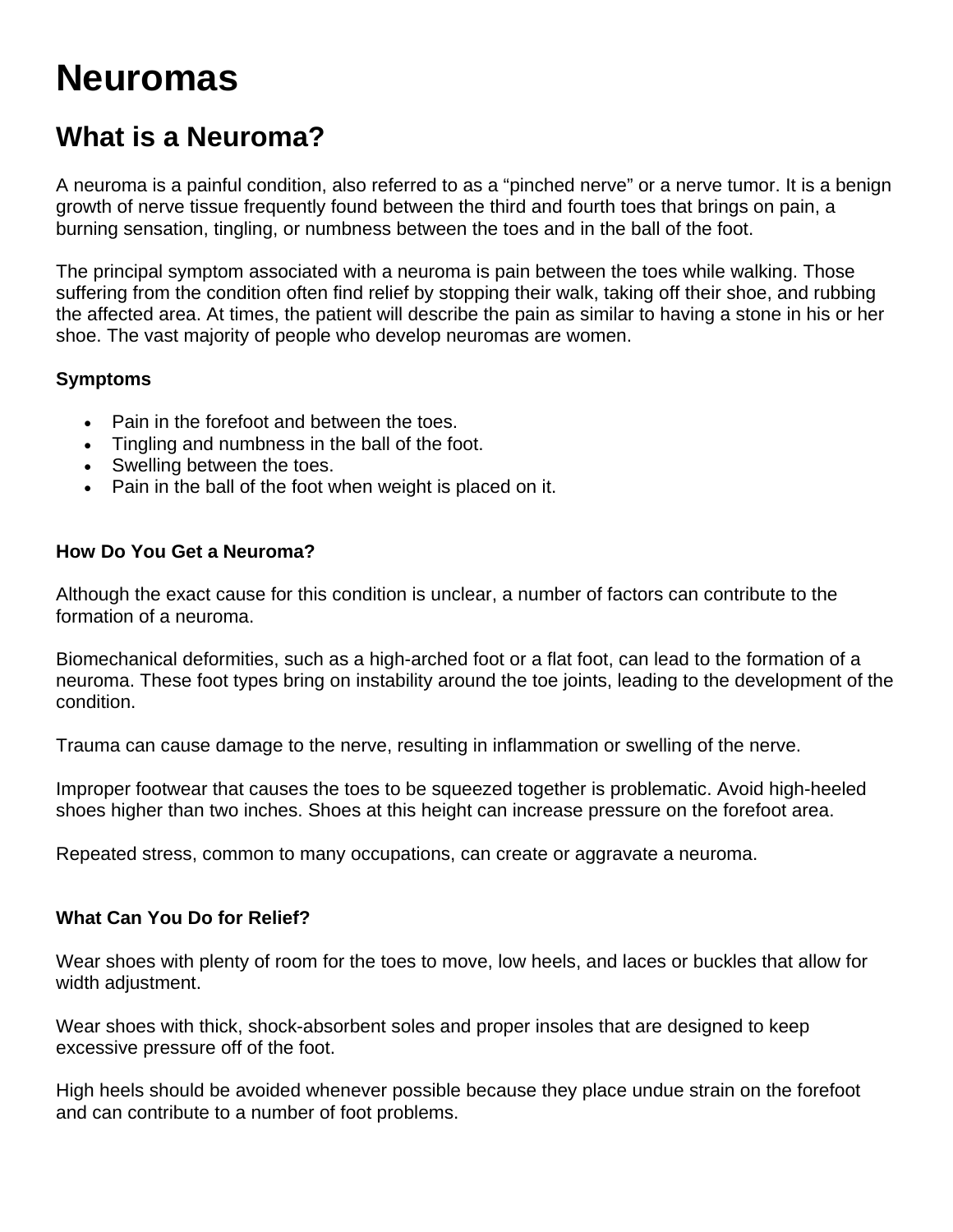Resting the foot and massaging the affected area can temporarily alleviate neuroma pain. Use an ice pack to help to dull the pain and improve comfort.

For simple, undeveloped neuromas, a pair of thick-soled shoes with a wide toe box is often adequate treatment to relieve symptoms, allowing the condition to diminish on its own. For more severe conditions, however, podiatric medical treatment or surgery may be necessary to remove the tumor.

Use over-the-counter shoe pads. These pads can relieve pressure around the affected area.

#### **Treatment by Your Podiatric Physician**

Treatment options vary with the severity of each neuroma, and identifying the neuroma early in its development is important to avoid surgical correction. Podiatric medical care should be sought at the first sign of pain or discomfort; if left untreated, neuromas tend to get worse.

The primary goal of most early treatment regimens is to relieve pressure on areas where a neuroma develops. Your podiatric physician will examine and likely X-ray the affected area and suggest a treatment plan that best suits your individual case.

#### *Padding and Taping:*

Special padding at the ball of the foot may change the abnormal foot function and relieve the symptoms caused by the neuroma.

#### *Medication:*

Anti-inflammatory drugs and cortisone injections can be prescribed to ease acute pain and inflammation caused by the neuroma.

#### *Orthotic Devices:*

Custom shoe inserts made by your podiatrist may be useful in controlling foot function. An orthotic device may reduce symptoms and prevent the worsening of the condition.

#### *Surgical Options:*

When early treatments fail and the neuroma progresses past the threshold for such options, podiatric surgery may become necessary. The procedure, which removes the inflamed and enlarged nerve, can usually be conducted on an outpatient basis, with a recovery time that is often just a few weeks. Your podiatric physician will thoroughly describe the surgical procedures to be used and the results you can expect. Any pain following surgery is easily managed with medications prescribed by your podiatrist.

#### **Your Feet Aren't Supposed to Hurt**

Remember that foot pain is not normal, and any disruption in foot function limits your freedom and mobility. It is important to schedule an appointment with your podiatrist at the first sign of pain or discomfort in your feet, and follow proper maintenance guidelines to ensure their proper health for the rest of your life. The advice in this pamphlet should not be used as a substitute for a consultation or evaluation by a podiatric physician.